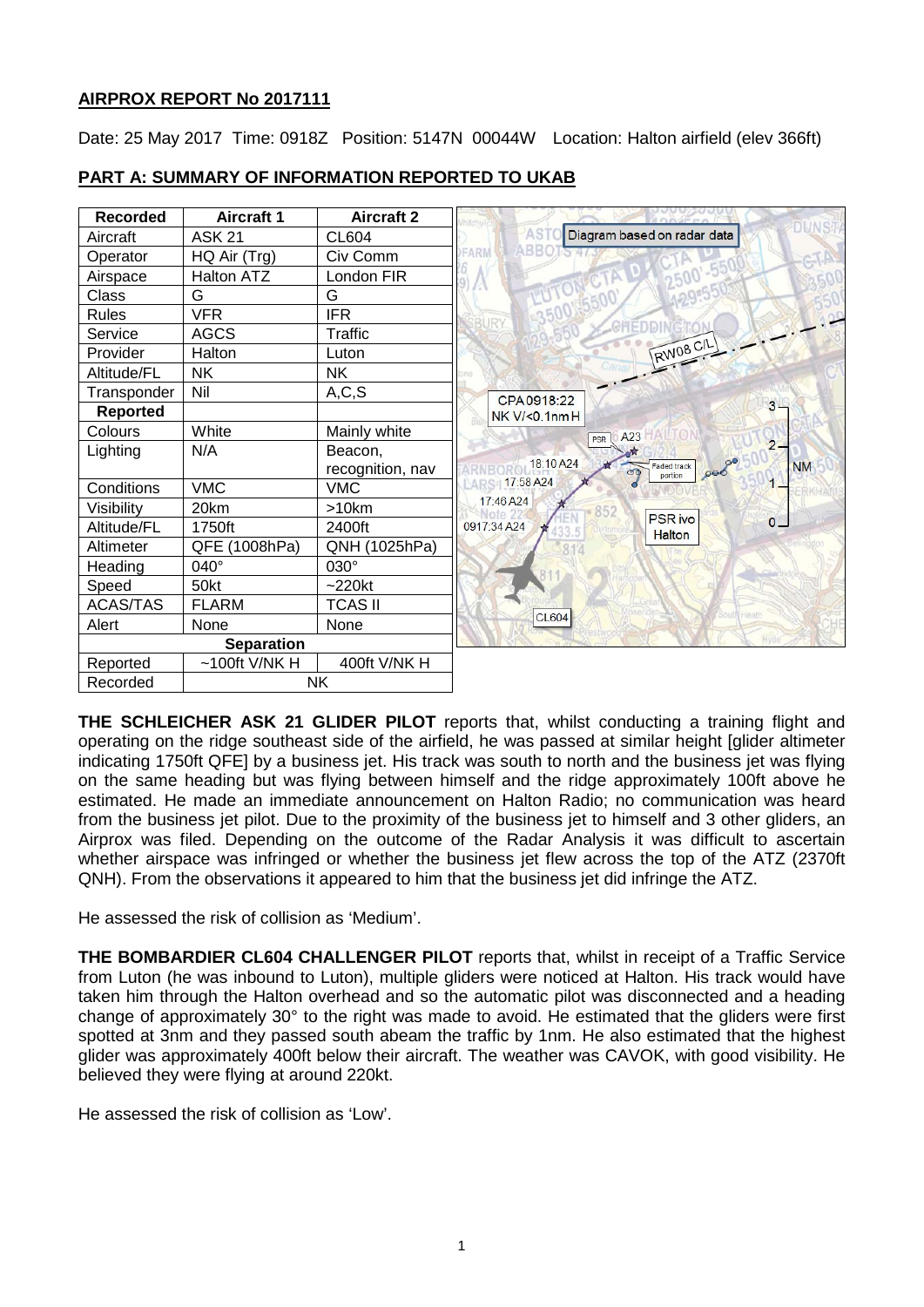## **Factual Background**

The weather at Luton was recorded as follows:

EGGW 250850Z AUTO VRB03KT 9999 NCD 22/16 Q1025=

## **Analysis and Investigation**

# **CAA ATSI**

The Glider pilot was operating out of Halton under VFR on a local flight. The CL604 was being vectored for an ILS approach to RW08 at Luton. At 0913:58, the CL604 was routing to Henton at 2400ft; the CL604 pilot called Luton Radar and a Traffic Service was agreed..

At 0916:00 (Figure 1) Luton Radar passed Traffic Information to the CL604 pilot (code 4466) about opposite direction traffic indicating 1000ft below. The pilot of the CL604 remarked they had the traffic on TCAS and requested what their routing would be after the Henton (HEN) NDB. The Luton Radar controller issued an instruction to leave HEN on a heading of 055° which would then intercept the localiser for RW08 at Luton. This routing also took the CL604 over the ATZ at Halton which has an upper limit of 2400ft.



Figure 1 – 0916:00.

At 0917:38 (Figure 2) the controller passed further Traffic Information about a weak radar contact manoeuvring in the 1 o'clock position with no height information. The CL604 pilot reported visual with a glider and then, following further similar Traffic Information from the controller, the pilot reported deviating to avoid some gliders.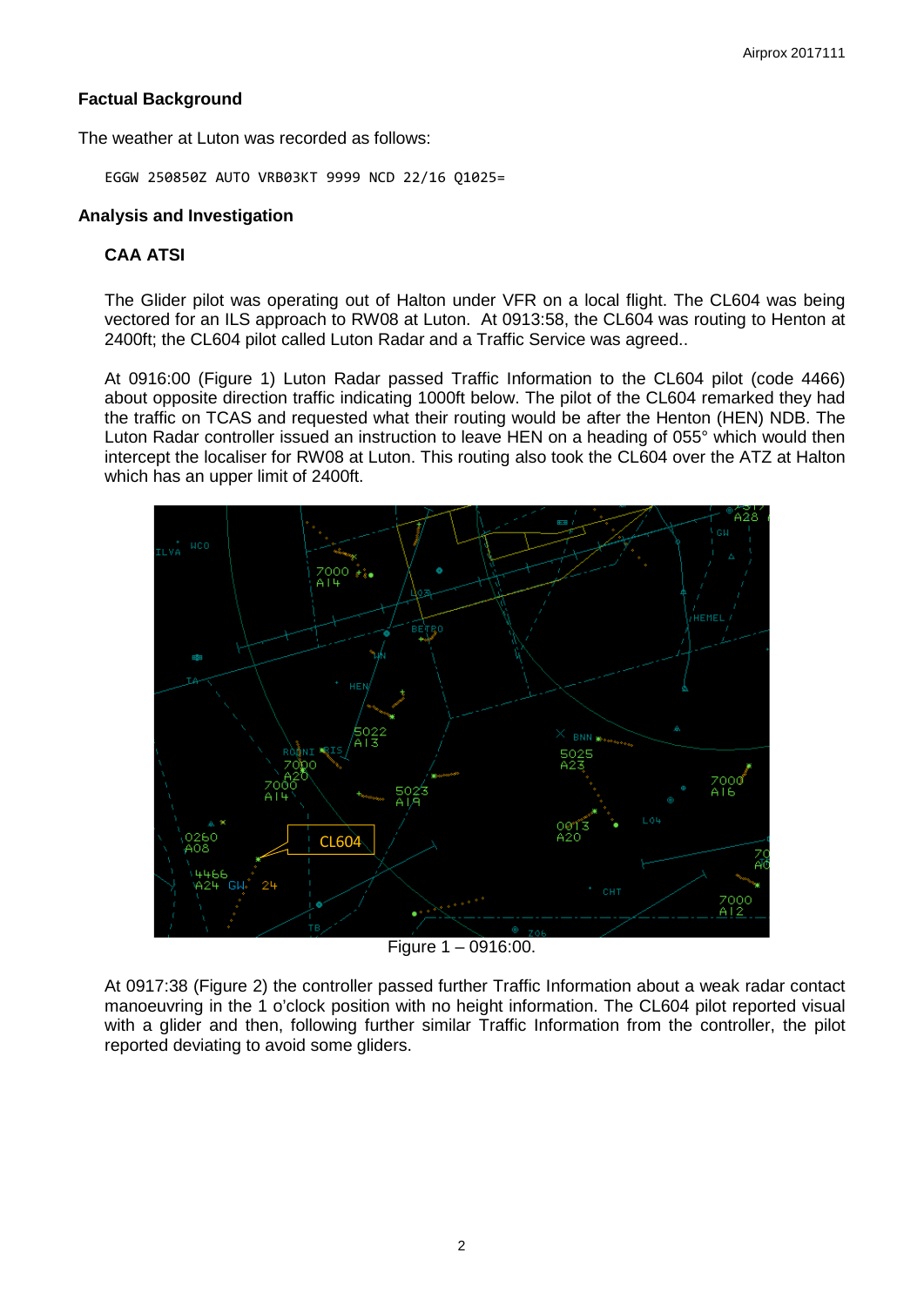

Figure 2 – 0917:38.

CPA as seen on the radar recording occurred at 0918:19 when one of the intermittent contacts, which was possibly a glider, appeared 0.4nm north of the CL604. There was no height information associated with this radar contact. The CL604 had been indicating 2400ft but this temporarily changed to 2300ft for 4 consecutive returns before returning to 2400ft.



Figure 3 – CPA 0918:19.

At 0918:33, the controller instructed the CL604 pilot, when possible, to turn left heading 040° to establish the localiser (for RW08 at Luton).

There is a letter of agreement between RAF Halton and Luton Radar detailing the delegation of local airspace. This only applies when RW26 is in use at Luton. However, there is also mention that the area can be extremely active with glider, micro-light and other traffic, and that transiting traffic, in receipt of a service from TC Luton, should be encouraged to avoid the ATZ, or contact Halton Radio prior to transiting the area.

A Traffic Service is a surveillance-based type of UK FIS where, in addition to the provisions of Basic Service, the controller provides specific surveillance-derived Traffic Information to assist the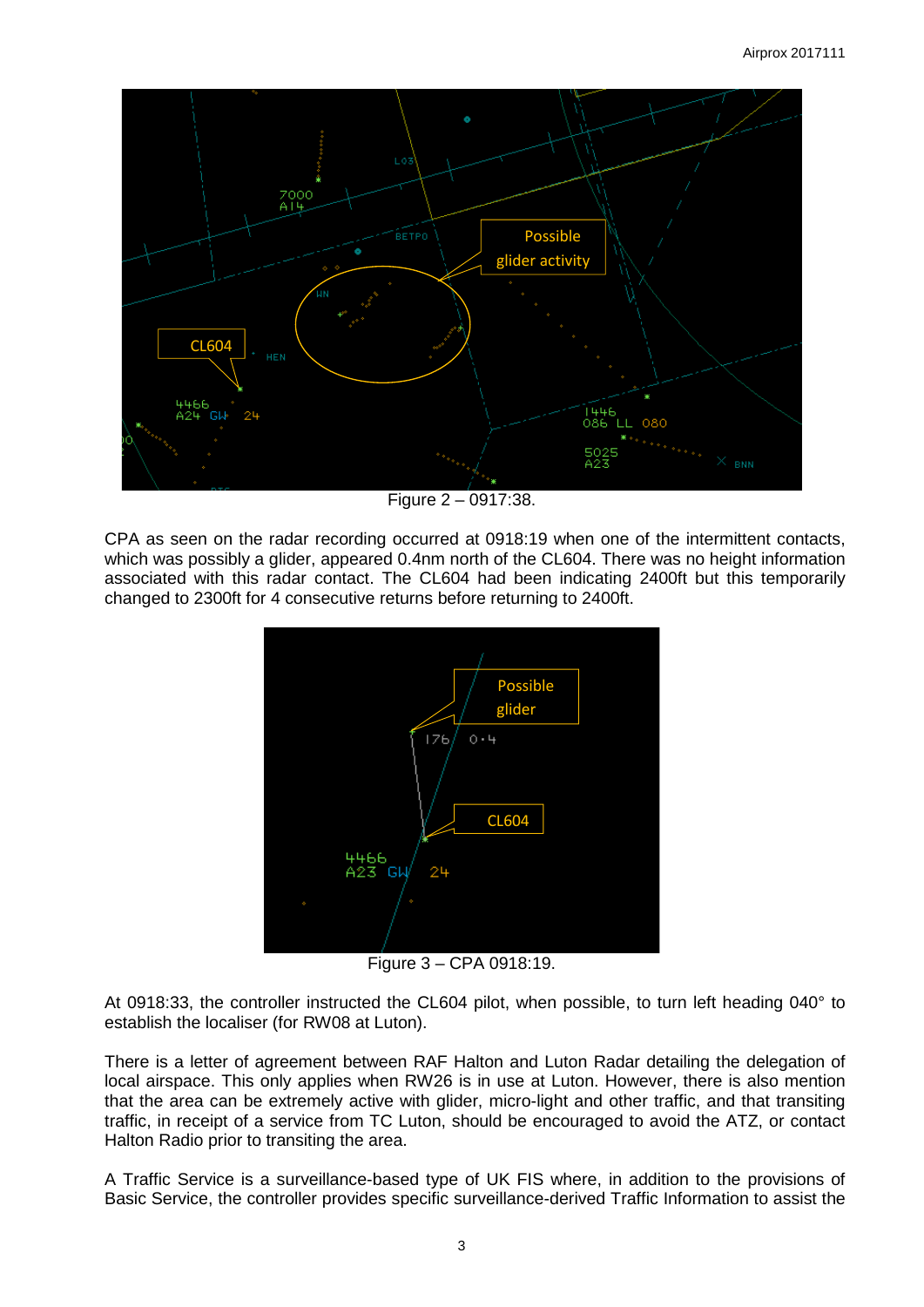pilot in avoiding other traffic. Controllers may provide headings and/or levels for the purposes of positioning and/or sequencing; however, the controller is not required to achieve deconfliction minima, and the pilot remains responsible for collision avoidance.

### **UKAB Secretariat**

The ASK 21 and CL604 Challenger pilots shared an equal responsibility for collision avoidance and not to operate in such proximity to other aircraft as to create a collision hazard<sup>[1](#page-3-0)</sup>. If the incident geometry is considered as head-on or nearly so then both pilots were required to turn to the right<sup>[2](#page-3-1)</sup>. If the incident geometry is considered as converging then the CL604 pilot was required to give way to the glider<sup>[3](#page-3-2)</sup>. If the incident geometry is considered as overtaking then the glider pilot had right of way and the CL604 pilot was required to keep out of the way of the other aircraft by altering course to the right<sup>[4](#page-3-3)</sup>.

Notwithstanding that the pilot ultimately remains responsible for collision avoidance under a Traffic Service, in accordance with Traffic Service procedures a controller, when providing headings/levels for the purpose of positioning and/or sequencing or as navigational assistance, should take into account traffic in the immediate vicinity based on the aircraft's relative speeds and closure rates so that a risk of collision is not knowingly introduced by the instructions passed.

### **Comments**

## **BGA**

It is interesting to note that the Challenger pilot could have operated up to 1000ft higher, reducing the risk of conflict with Halton ATZ and traffic (a mix of gliders, motor gliders, GA aircraft and winch launching) and anyone else in the area (busy with transits to/from Wycombe) and still have been in Class G. This would have also facilitated an earlier entry into Luton CAS and it might even have been possible to negotiate a clearance into the lower part of the London TMA to avoid this very congested area completely.

### **Summary**

An Airprox was reported when an ASK 21 glider and a CL604 Challenger flew into proximity at 0918 on Thursday 25<sup>th</sup> May 2017. The ASK 21 pilot was operating under VFR in VMC, in receipt of an Air/Ground Service from Halton. The Challenger pilot was operating under IFR in VMC, in receipt of a Traffic Service from Luton Radar.

## **PART B: SUMMARY OF THE BOARD'S DISCUSSIONS**

Information available included reports from both pilots, the controller concerned, area radar recordings and reports from the appropriate ATC and operating authorities.

The Board began by discussing the routing of the Challenger. The pilot had been carrying out a positioning flight from Farnborough to Luton under IFR, opting to remain outside Controlled Airspace. At the time of the Airprox he was in receipt of a Traffic Service from TC Luton Radar, and the Commercial Pilot members all shared their concern at operating an aircraft the size of a Challenger through what is acknowledged as busy Class G airspace. Acknowledging that it may have been more protracted, one pilot member opined that a safer option would have been to leave Farnborough tracking south to enter CAS and then proceed to Luton under a Radar Control Service within CAS. Nevertheless, the Board agreed that, although ill-advised, the Challenger pilot was entitled to route outside CAS if he wished.

 $\overline{\phantom{a}}$ 

<span id="page-3-0"></span><sup>1</sup> SERA.3205 Proximity.

<span id="page-3-1"></span><sup>2</sup> SERA.3210 Right-of-way (c)(1) Approaching head-on.

<span id="page-3-2"></span><sup>3</sup> SERA.3210 Right-of-way (c)(2) Converging.

<span id="page-3-3"></span><sup>4</sup> SERA.3210 Right-of-way (c)(3) Overtaking.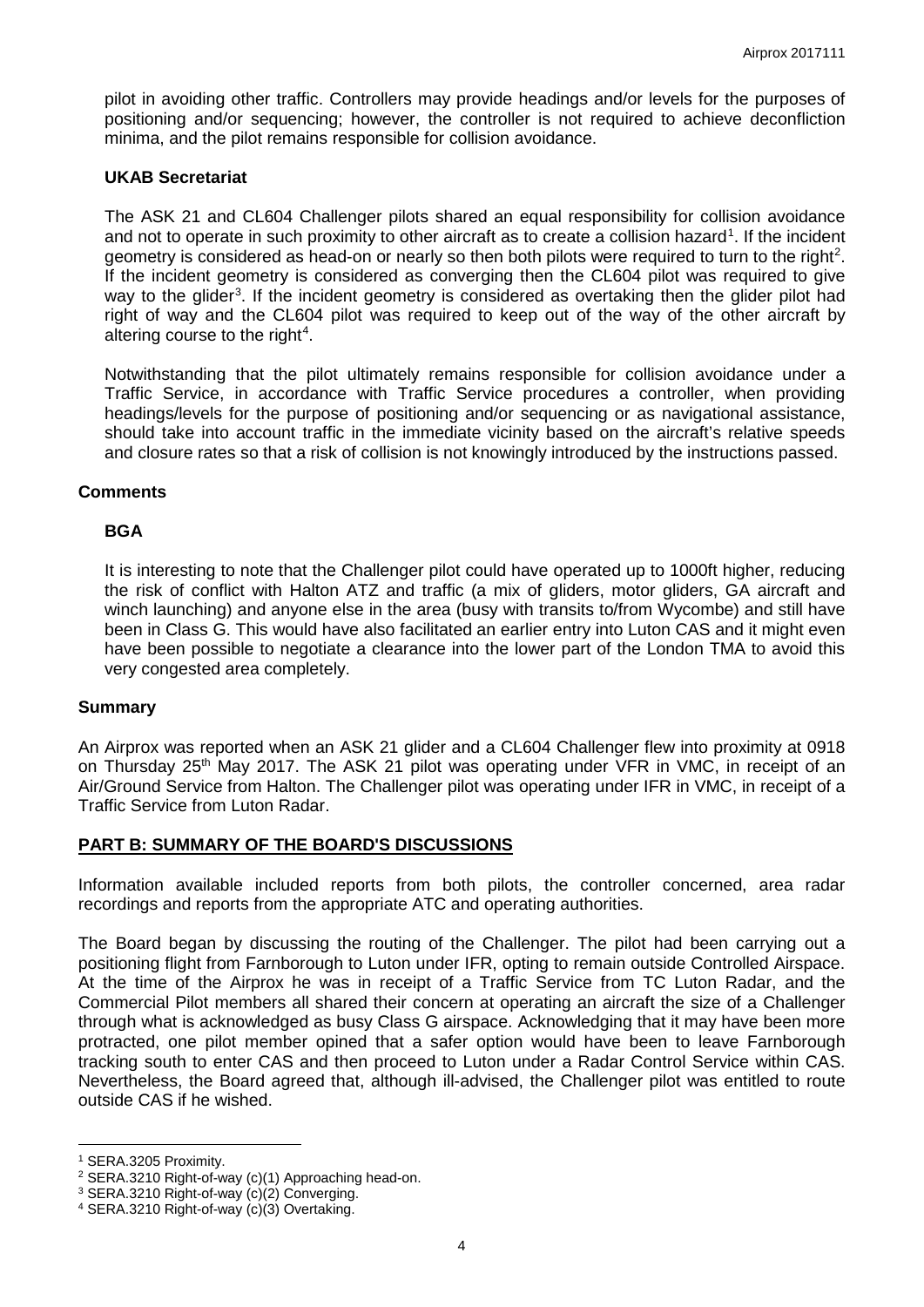The Board noted that the Challenger pilot had contacted Luton Radar whilst routing to Henton NDB at 2400ft. A Traffic Service had been agreed and he was instructed to leave Henton heading 055° to position towards the localiser for RW08 at Luton. Henton is approximately 3nm southwest of Halton airfield and, consequently, this track would take the Challenger towards the Halton ATZ (a circle of 2nm radius with an upper altitude of 2366ft), albeit, at 2400ft, to pass just above it. Members wondered whether a better plan would have been for the controller to have offered a more northerly track to avoid Halton to the west before turning the Challenger in for the localiser. The NATS advisor commented that, although this may have been possible, it was likely that the airspace to the west of Halton would be equally busy and so of limited advantage. ATC members agreed and added that the 055° heading would have taken the Challenger to the west of the traffic as displayed on the radar (which was assumed to be from gliders), and, arguably, it was the right turn by the pilot that had resulted in the aircraft going closer to the primary returns shown on the radar display. All agreed that it was unfortunate that his turn had taken him towards the gliders as he made efforts to avoid the Halton overhead, and they agreed with the BGA comments that the other, better, option would have been for the Challenger pilot to climb above 2400ft; the base of CAS in the Halton vicinity being 3500ft.

The Board noted that the ASK 21 pilot had reported that a business jet had passed him about 100ft above when he was operating on the ridge southeast of the airfield at an altitude of 2120ft. He commented that it also passed close to three other gliders. The Challenger pilot reported that he had maintained 2400ft throughout. The radar recordings show the Challenger's Mode C at 2400ft initially, although this did drop to 2300ft for four sweeps. However, this is within the Mode C tolerance of ±200ft. At 2400ft, the Challenger would have been 200-300ft above the glider and some members wondered whether the ASK 21 pilot had mistaken the actual separation as a result of the large size of the Challenger compared to other local aircraft. After much discussion, the Board concluded that they could not say for sure whether or not the Challenger pilot had flown into the ATZ (but if not he was likely only just above), or that he had flown into conflict with the gliders (which he was trying to avoid laterally). As a result, they agreed that the incident was probably best described as the ASK 21 pilot being concerned by the proximity of the Challenger. There then followed a further protracted debate about the risk of collision. The radar recordings did not show the vertical separation, because only the Challenger was showing Mode C; consequently, the Board had to rely on the estimates reported by both pilots. The Challenger reported the vertical separation as 400ft and the ASK 21 pilot as 100ft. The Board opined that it was probably somewhere between the two given that the ASK 21 pilot had reported at an altitude of 2120ft and the Challenger at 2400ft. Members noted that neither pilot had considered it necessary to take avoiding action and, in view of this, although not agreed universally (including the Glider member), the majority of the Board determined that the risk should be assessed as Category C; safety had been degraded but there was no risk of a collision.

The Board noted that there was a Letter of Agreement (LoA) between Luton Radar and Halton, which detailed the delegation of airspace when Luton is using RW26. Given the less than satisfactory outcome of aircraft transiting over the Halton ATZ under a Traffic Service at or around 2400ft as they positioned for the RW08 localiser, the Board resolved to recommend that Halton and Luton include additional considerations within their LoA regarding approaches to Luton RW08 from that direction.

### **PART C: ASSESSMENT OF CAUSE AND RISK**

| Cause:          | The ASK21 pilot was concerned by the proximity of the CL604.                                                  |
|-----------------|---------------------------------------------------------------------------------------------------------------|
| Degree of Risk: | C.                                                                                                            |
| Recommendation: | That Halton and Luton include additional considerations within the LoA<br>regarding approaches to Luton RW08. |